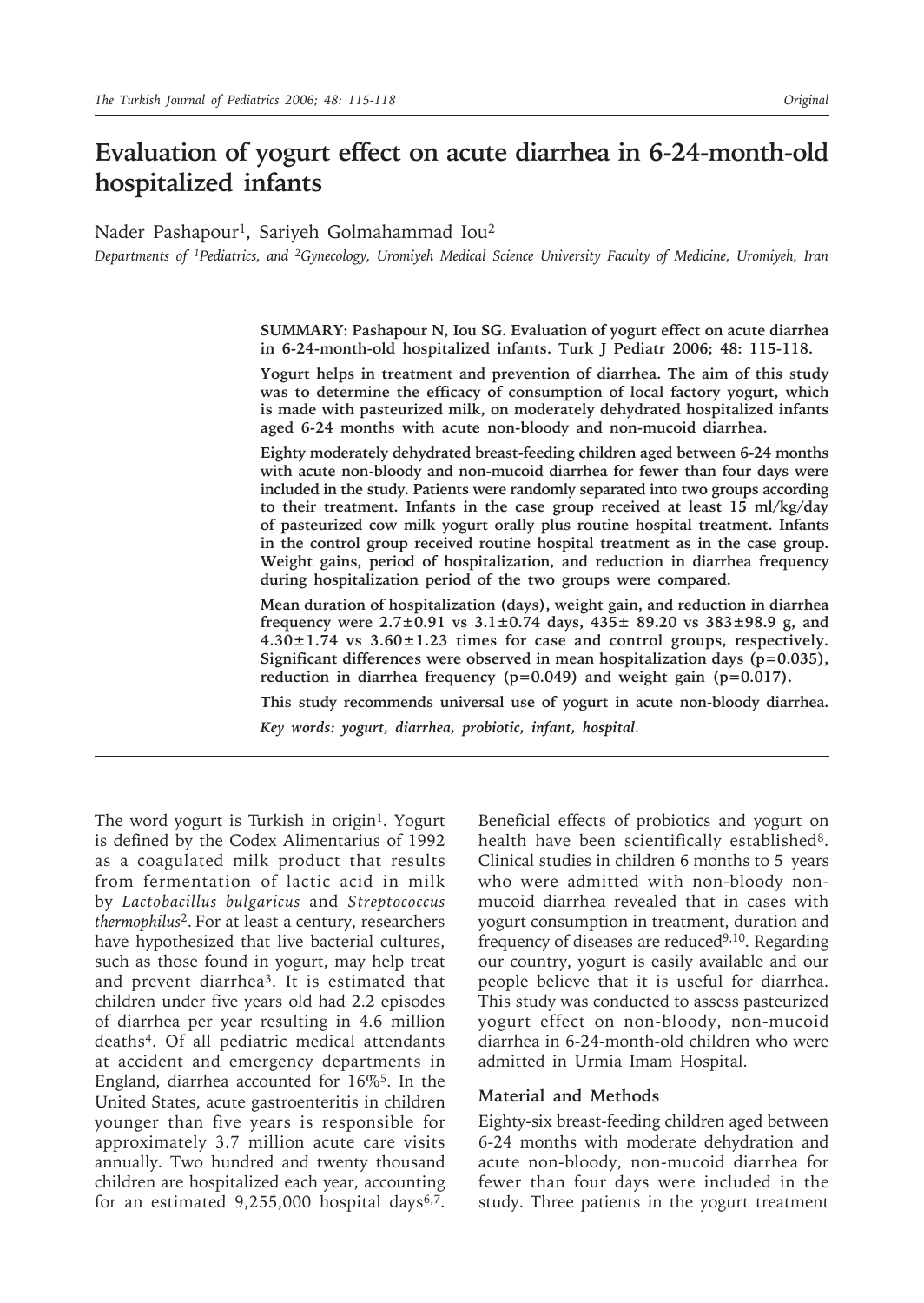group and three patients in control group were excluded from the study because of their irregular cooperation. Patients were randomly separated into two groups according to their treatment. Infants in the case group received at least 15 ml/kg/day of pasteurized cow milk yogurt orally plus routine hospital treatment up to the time of hospital discharge. Infants in the control group received timely routine hospital treatment as in the case group. Hospital treatment for moderate dehydration due to possible non-bacterial gastroenteritis in the infant period is a compound of intravenous serum therapy, oral rehydration solution (ORS) and mother's milk in breast-feeding infants and complementary food according to their month of age. The criteria for exclusion of patients were as follows: contraindication to oral feeding, pneumonia, septicemia, malnutrition, severe dehydration, intolerance of oral intake, stool culture positive for bacteria and cases that did not consume the required amount of yogurt or had a recent history of yogurt intake in the case or control group. We chose non–bloody, non-mucous diarrhea to limit the scope of diarrhea. Stool analysis, stool culture, complete blood count (CBC), chest X-ray, electrolyte check, blood sugar, blood urea nitrogen and creatinine are the routine tests in our hospital for gastroenteritis patients. The Research Council of the university approved this study. We chose a local exclusive factory product because its components are fixed and obvious. Components of yogurt reported by the factory laboratory were as follows: fat 2.5%, sugar 3%, lactic acid 1%, water 74%, *Lactobacillus bulgaris* 50,000/ml, *Streptococcus thermophilus* 50,000/ml and pH=4.7. The patients were enrolled from September to December 2002. Written consent was obtained from one of their parents. Comparing indexes were weightgain, reduction in diarrhea frequency and

hospitalization duration. Regular and daily data were collected from patients' files and were recorded on a pre-structured schedule.

An increase in the frequency, fluidity and volume of feces was defined as diarrhea. Treatment of dehydration, reduction in stool frequency to at least half the frequency at time of admission and no need for intravenous solution were considered as recovery and discharge criteria. The number of patients enrolled was considered a sufficient number to detect an assumed difference of 40% between groups in the duration of diarrhea. We considered final measures at discharge as final data analysis. The probability of significant differences between the indexes for independent groups was assessed by t-test. Chi-square and t-test were used to compare the probability of sex and age difference between case and control groups. Results are presented as the mean, 95% confidence interval (CI), 0.05% significance level and 80% power.

## **Results**

The total number of enrolled patients was 80, with 40 cases in each group (21 M, 19 F in case group vs 22 M, 18 F in control group). Mean ages at time of admission were 12.58±5.22 for case and 12.38±5.13 months for control group.

Mean admission weights were  $9.03 \pm 1.29$  and  $9.18 \pm 1.31$  kg for case and control groups, respectively. Both groups had comparable clinical characteristics at admission including age, weight and diarrhea counts (Table I).

Average number of hospitalization days was 2.7±0.91 (95% CI 2.40-2.99) and 3.1±0.74 (95% CI 2.8-3.3) for case and control groups, respectively. The average difference between the two groups was  $0.4$  day ( $p=0.035$ ).

| Data of study           | Case             | Control          | Difference               | P-value | Significance |
|-------------------------|------------------|------------------|--------------------------|---------|--------------|
| Sex $(F/M)$             | 21/19            | 22/18            |                          | 0.82    | NS.          |
| Number of patients      | 40               | 40               | $\overline{\phantom{a}}$ |         |              |
| Age (month)             | $12.58 \pm 5.22$ | $12.38 \pm 5.13$ | 0.20                     | 0.86    | NS.          |
| Initial weight (kg)     | $9.04 \pm 1.30$  | $9.18 \pm 1.32$  | 0.14                     | 0.63    | NS.          |
| Primary diarrhea counts | $8.53\pm3.45$    | $7.25 \pm 2.60$  | 1.27                     | 0.062   | NS           |

**Table I.** Patient Data at Admission

NS: Not significant.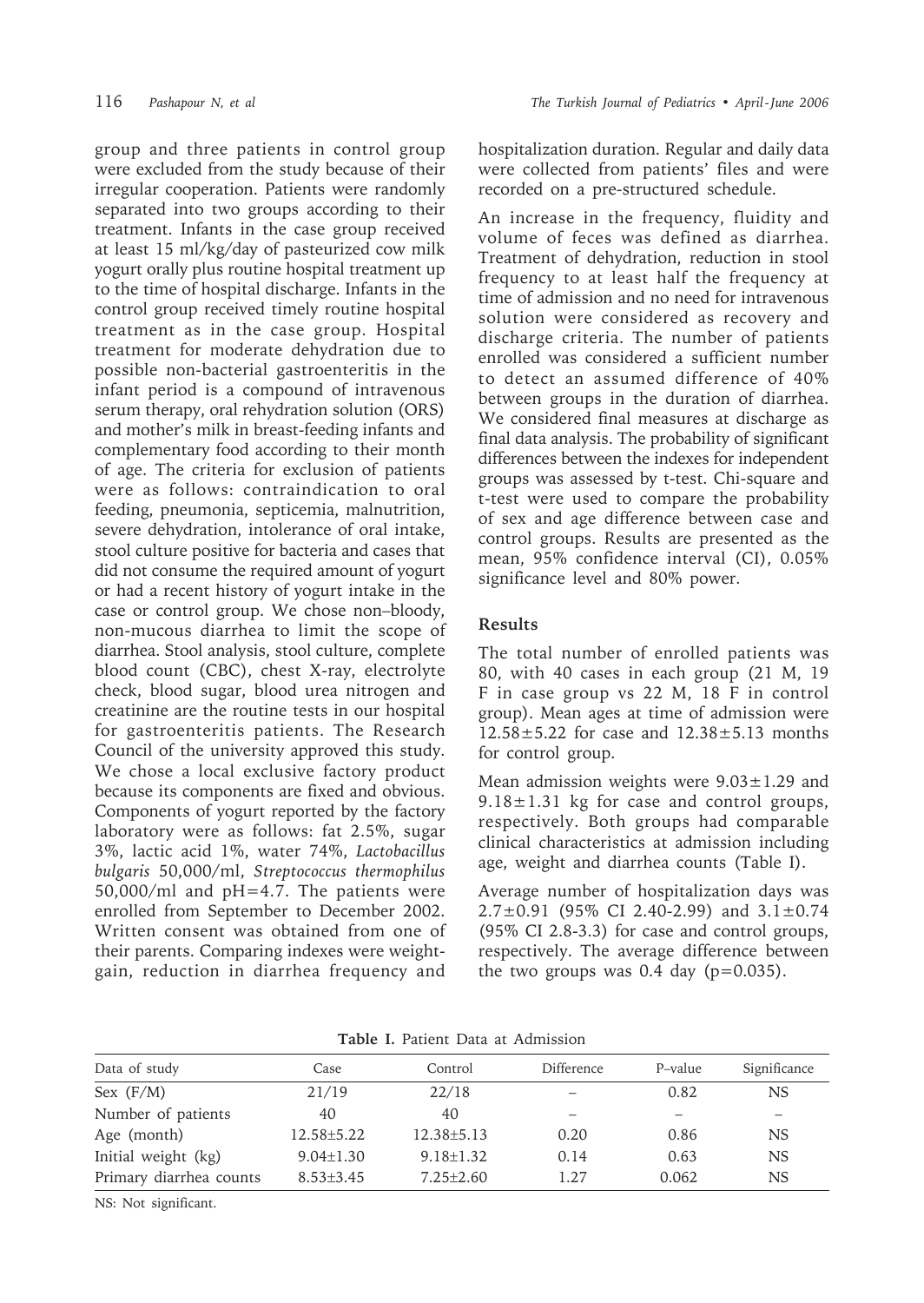Average weight gain was 435±89.3 (95% CI 406.44-463.55) and  $383\pm98.96$  (95% CI 352.10-415.39) g for case and control groups, respectively. An average of 52 g higher weight gain in the case group compared to that in the control group was significant (p=0.017).

Average reduction in frequency of diarrhea (stool excretion) was  $4.30 \pm 1.74$  (95% CI 3.74-4.83) and 3.60±1.23 (95% CI 3.23-4.01) for case and control groups, respectively. The average difference between the two groups was  $0.7$ /day (p=0.049).

## **Discussion**

In our study, the mean number of hospitalization days in the case group was 0.4 days less than in the control group per patient  $(p=0.035)$ . A study conducted by Agarwal et al.<sup>11</sup> in Delhi in 2001 to assess the effect of local India yogurt (Indian Dahi) on acute diarrhea in children aged 6 months to 5 years determined that the mean hospitalization days for children with diarrhea reduced from 2.7 for controls to 2 days for cases. A multicenter European trial about probiotics in children with acute diarrhea showed a significant reduction in the duration of the disease and in the time of hospital stay in children who received probiotics compared with children who received the rehydration solution with placebo<sup>12</sup>. Our result regarding hospitalization days is in accordance with the results of these studies.

Van Neil et al.14 also revealed an effect of yogurt on the reduction in diarrhea duration of about 0.7 days. Their study also showed a reduction of 1.6 in stool frequency on day 2 of treatment. D'Souza et al.<sup>15</sup> and others<sup>16</sup> confirmed that co-administration of probiotics and antibiotics reduces the frequency of diarrhea.

This study revealed a significant weight gain of about 52 g per patient in the case  $(p=0.017)$ compared to control group. As weight gain depends on diarrhea frequency, this result was expected.

In the two groups, the distribution of age, sex, dehydration status, weight and primary diarrhea count were matched. Thus, any significant difference in hospital stay, weight gain and reduction in diarrhea counts was due to yogurt treatment (Table II).

The beneficial effects of yogurt are due to: microbial B galactosidase in fermented milk product, delayed gastrointestinal transit, positive effect on intestinal function and colonic microflora and many immunity-promoting effects17.

More research is necessary to determine the detailed effect of yogurt in acute diarrhea, but in accordance with the results of this study, we can recommend local yogurt consumption in the treatment of acute non-bloody and nonmucoid diarrhea.

| Data of Study             | Case           | Control            | Difference | P-value | Significance |
|---------------------------|----------------|--------------------|------------|---------|--------------|
| Hospital stay (day)       | $2.7 \pm 0.91$ | $3.1 \pm 0.74$     | (0.4)      | 0.035   |              |
| Weight gain (g)           | $435 \pm 89.3$ | $383.75 \pm 98.96$ | 52         | 0.017   |              |
| Stool frequency reduction | $4.3 \pm 1.74$ | $3.63 \pm 1.23$    |            | 0.049   |              |

**Table II.** Patient Data After Treatment

S: Significant.

In this study, overall decreased diarrhea frequency was 0.7/day per patient, similar to that reported in Boudraa et al.'s<sup>13</sup> study conducted to compare the effect of infant formula versus the same formula subjected to microbial fermentation (yogurt) on the duration of diarrhea in young children with acute diarrhea. Yogurt feeding is associated with a clinically relevant decrease in stool frequency  $(p=0.049)$  and a 31% decrease in the median duration of diarrhea.

### **REFERENCES**

- 1. Yogurt's history and folklore [http://www.stonyfield. com/Yogurt's History and Folklore\_link.html].
- 2. Meydani SN, Ha WK. Immunologic effects of yoghurt. Am J Clin Nutr 2000; 71: 861-872.
- 3. Rhoads M. Management of acute diarrhea in infants. JPEN 1999; 23: 18-19.
- 4. Parashar UD, Bresee JS, Glass R. The global burden of diarrhoeal disease in children. Bull WHO 2003; 81: 236.
- 5. Armon K, Stephenson T, Macfaul R, et al. An evidence and consensus based guideline for acute diarrhoea management. Arch Dis Child 2001; 85:132-142.